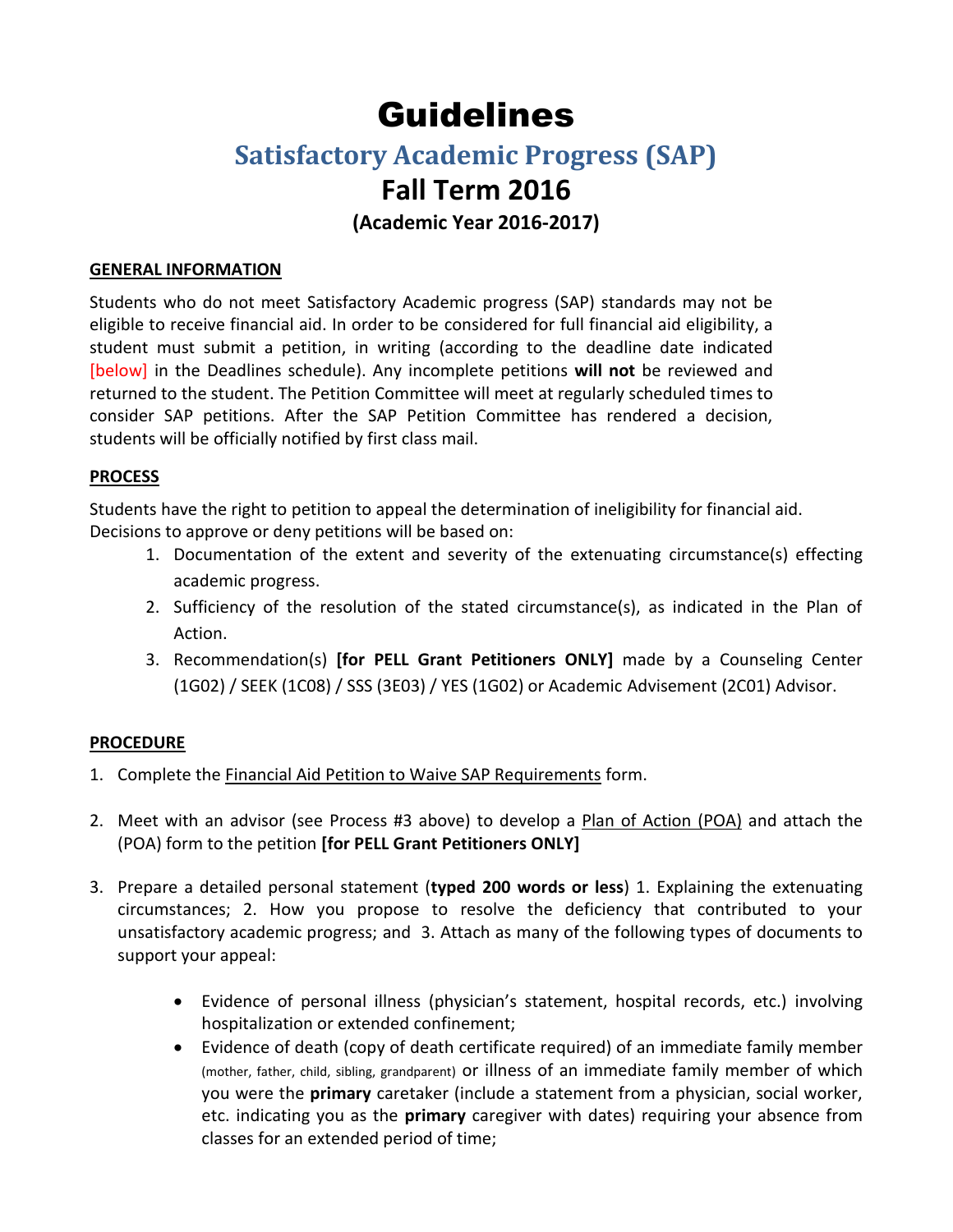- Evidence of an emotionally disabling condition (statement from a licensed physician, psychologist, social worker, etc.) that prevented you from attending classes;
- Evidence of military duty (deployment orders)
- Evidence of involvement with social agencies; government entities; incarceration; or similar reasons that prevented you from attending classes (**official documents with dates**);
- Evidence (**official documents with dates**) of any other extenuating circumstances (eviction notice, divorce papers, police reports, etc.).
- 4. Attach your personal statement, the supporting documentation, (and a Plan of Action (POA) necessary **for PELL ONLY**) signed by your advisor (**letters from SEEK counselors will not be accepted as psychological counseling documentation**), to the Petition to Waive (SAP) Requirements form.
- 5. Submit the above information packet to the Scholarship Office in room number AC-4DA1 to be reviewed for completeness and date stamped (prior to the deadline date indicated [below] in the Deadlines schedule). $<sup>1</sup>$ </sup>

## **CHECKLIST:**

 $\overline{\phantom{a}}$ 

- $\Box$  The Financial Aid Petition to Waive SAP Requirements form.
- □ Personal Statement. (200 word or less)
- The signed Plan of Action (POA) from an Advisor (**FOR PELL ONLY, NOT FOR TAP**).
- All supporting documentation must include (**your name; current postal address; preferred email address; and, the last four digits of your social security number or EMPL-ID**) on all documents being submitted for review.
- 6. **Any late or incomplete petition packets, without supporting documentation; or those received after the deadline date below; will not be accepted and will be returned to the student.**
- 7. Students will be notified by e-mail, and within 10 business days (via U.S. Postal Service first class mail) of the Petitions Committee's decision.

**<sup>1</sup>** Student petitioners who do not follow the process within the specified time frame as stated in the Deadlines schedule, will not be reviewed by the committee, and may not be eligible to receive financial aid for the term. In that case, the student will be fully responsible for making tuition payments at the Bursar's Office (AC-1H01).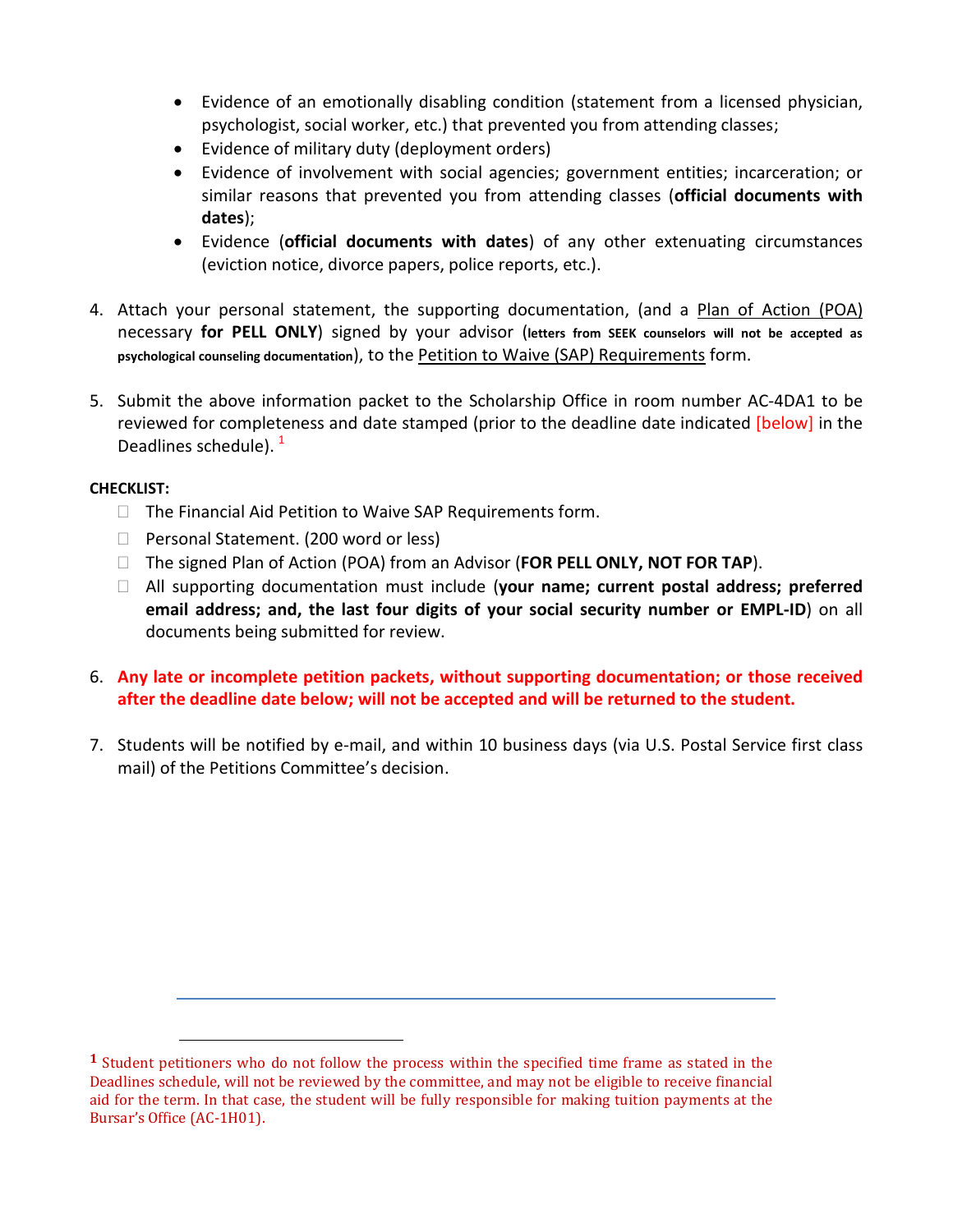# **DEADLINES**

# **Satisfactory Academic Progress (SAP)**

## **Fall Term 2016**

**(Academic Year 2016-2017)**

| Friday, May 28, 2016        | End of Spring Term                                                                                                                                                                                                         |
|-----------------------------|----------------------------------------------------------------------------------------------------------------------------------------------------------------------------------------------------------------------------|
| Tuesday, July 5, 2016       | Letters sent to student regarding SAP status                                                                                                                                                                               |
| Tuesday, July 19, 2016      | Deadline to contact an Advisor (See #3 under<br>Process in Guidelines) for appointment.<br>GPA below 2.0 go to Counseling (1G03)<br>GPA 2.0 or above go to Advisement (2C01)<br>SEEK / TIO SSS / TRIO YES see your Advisor |
| Tuesday, July 19, 2016 -    |                                                                                                                                                                                                                            |
| Friday, August 12, 2016     | <b>Advising Appointment Period</b>                                                                                                                                                                                         |
| Monday, August 15, 2016     | Deadline to submit SAP Petition, time<br>stamped by 5:00 p.m. in the Scholarship<br>Office, Room AC-4DA1                                                                                                                   |
| Wednesday - Friday          |                                                                                                                                                                                                                            |
| August 17-19, 2016          | SAP Committee meets to review petitions                                                                                                                                                                                    |
| Monday, August 22, 2016     | OAA begins mailing notifications of decisions<br>to students (note: allow up to 8 business days from this<br>date to receive your letter)                                                                                  |
| Friday, September 9, 2016   | Deadline to submit appeals to the Provost<br>(appeals must be time stamped by 5:00 p.m.)                                                                                                                                   |
| Friday, September 16, 2016  | Provost makes final determination on<br>appeals                                                                                                                                                                            |
| Tuesday, September 20, 2016 | Notification of Provost's decision sent to<br>student (note: allow up to 8 business days from this date<br>to receive your letter)                                                                                         |

### **ALL APPEAL DECISIONS BY THE PROVOST ARE FINAL**

Student petitioners who do not follow the process within the specified time frame as stated in the Deadlines schedule, will not be reviewed by the committee, and may not be eligible to receive financial aid for the term. In that case, the student will be fully responsible for making tuition payments at the Bursar's Office (AC-1H01).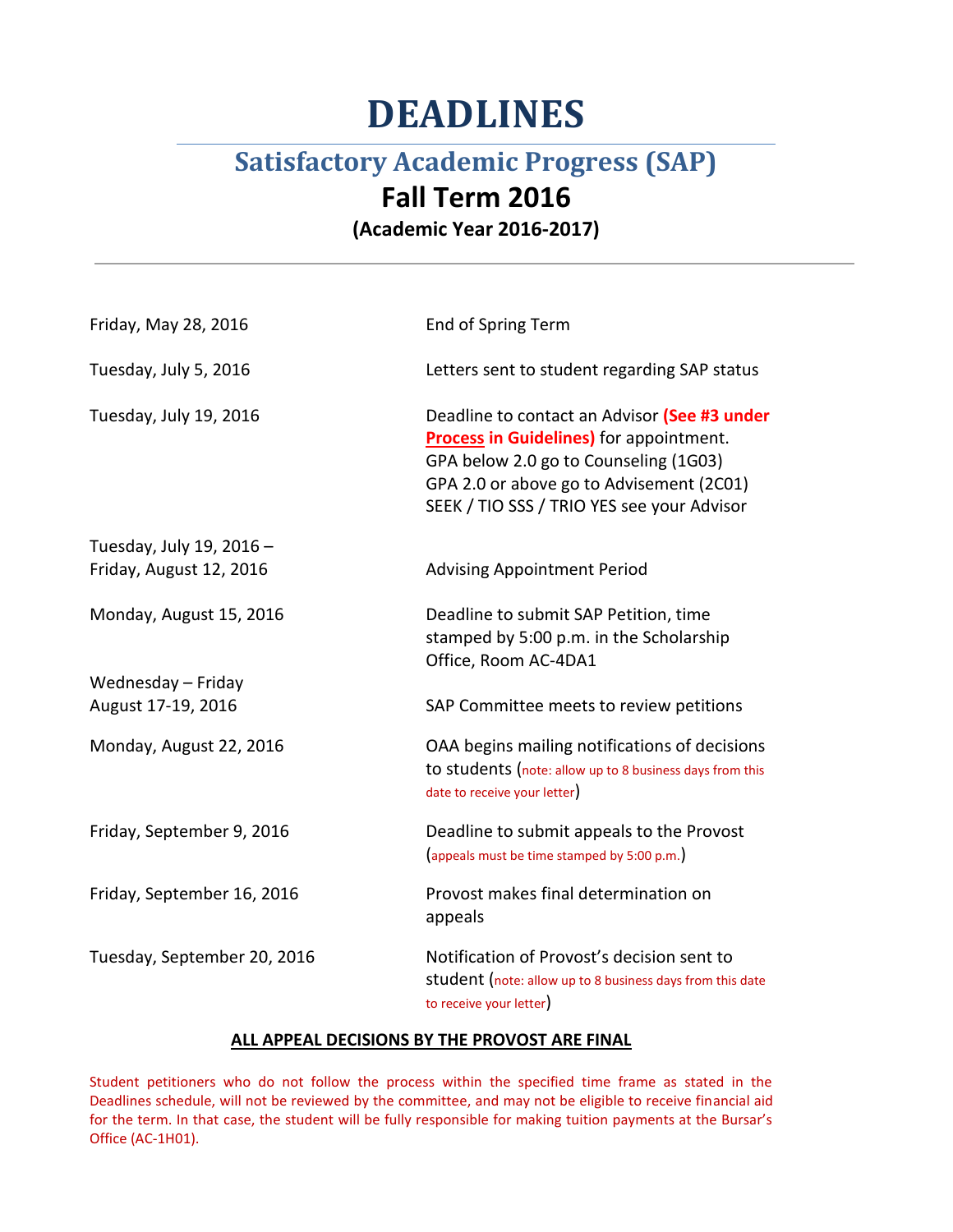# **PRK** College

Last 4 SS#: \_\_\_\_\_\_\_\_\_\_\_\_\_\_\_\_ Emplid :

**SATISFACTORY ACADEMIC PROGRESS PETITION FORM**

Student's Name: \_\_\_\_\_\_\_\_\_\_\_\_\_\_\_\_\_\_\_\_\_\_\_\_\_\_\_\_\_\_\_\_\_\_\_\_\_\_\_\_\_\_\_\_\_\_\_\_\_\_\_\_\_\_\_\_\_\_\_\_\_\_\_ Telephone # \_\_\_\_\_\_\_\_\_\_\_\_\_\_\_\_\_\_\_\_\_\_\_\_\_\_\_\_\_\_\_\_\_\_\_\_\_\_\_

Current Address:

York College is required to monitor whether or not a student is maintaining Title IV Satisfactory Academic Progress (SAP) in their course of study compliant with federal and state regulations. Students who have been denied federal and/or state aid because they have not met the requirements of the SAP policy are offered the opportunity to submit a petition to be considered for a financial aid probationary status.

In some cases, a student's failure to be in compliance with SAP is due to unforeseen events beyond the student's control. If such extenuating circumstances can be documented for the specific semester(s) when the deficiencies occurred, the student may initiate the petition process. Completion of this process does not guarantee that your financial aid eligibility will be reinstated. You are responsible for payment of your tuition regardless of your financial aid status. It is also your responsibility to be aware of all York College registration and payment deadlines.

**I am petitioning to waive satisfactory progress block for: □ FEDERAL AID (Pell) □ STATE AID (TAP)** □ BOTH **due to: Personal Tragedy (immediate family member's death) Illness or injury Change in Academic Program Military Duty**

**SAP Petition Process Instructions**: The Committee on Academic Standing Office must receive your full Petition Package at the same time**.**

**I.** In order to change any decision regarding your financial aid status, you must complete this form to request an exception to the Satisfactory Academic Progress (SAP) Policy Committee for SAP Appeals. Your appeal package **must** include the following items to be considered complete (incomplete petitions will not be considered):

- This appeal form initialed, signed and dated.
- A detailed, signed personal statement explaining the circumstances that caused you to fall below the minimum academic requirements for financial aid (statement must be typed and attached to this form**). It is assumed by the Committee for SAP Appeals that any student filing an appeal is doing so based upon the need for financial aid. Therefore, do not discuss your need for financial aid as part of your rationale for reinstatement of Federal or State Financial Aid.**

This statement should include:

- 1. the date(s) the circumstance occurred (i.e., one time, on-going, duration),
- 2. how this circumstance affected you personally and academically,
- 3. steps you have taken to resolve your circumstances and confirmation that they have been resolved.
- 4. an explanation of your ability to return to college and be successful.

*Documentation from an impartial third party (not a family member, friend, or roommate). Examples of third party documentation include notes from a physician, a licensed professional counselor, a lawyer, a social worker, police, courts, employer, or death certificate, divorce decree, eviction notice, etc.* 

- **Documentation:** 
	- $\Box$  must include the name of the person providing the statement and their relationship to the student,
	- $\Box$  must support the claims made in your detailed personal statement,
	- $\Box$  should confirm your ability to return to college and be successful; and
	- $\Box$  must be signed, dated and stamped on original letterhead.

**II.** Complete **Individualized Academic Plan for Satisfactory Academic Progress Appeal** (see reverse page) form with an Academic Advisor.

Please refer to "Deadlines" form to make an appointment with the Academic Advisor.

**III.** You must submit your full SAP Petition form to the Committee on Academic Standing Office (4DA1) by meeting the "Deadlines". **IV**. I am requesting aid for the following semester  $\Box$  **FALL 2016** 

### **Student Certification**

**Read the following statements carefully. Your initials and signature certify that you have read and understand all the information on this form. Student Initials Statement**

| эшиет типаз | эмиспени                                                                                                                             |
|-------------|--------------------------------------------------------------------------------------------------------------------------------------|
|             | I am responsible for paying my tuition in full and on time, regardless of financial aid or the status of this petition form. I       |
|             | understand failure to pay my tuition and/or fees may result in additional fees as well as my classes being dropped. I am             |
|             | responsible for any late fees or charges I incur as a result of not paying my tuition in full or on time.                            |
|             | I understand that if my appeal is granted I must meet SAP standards in my next payment period or adhere to the academic plan as      |
|             | established by my academic advisor to meet SAP standards in my next two payment periods.                                             |
|             | I understand that I will forfeit financial aid if I do not adhere to my academic plan.                                               |
|             | I understand that I may only submit ONE petition in my academic career and certify that I have not received a previous approved      |
|             | appeal at any College for TAP Satisfactory Academic Progress.                                                                        |
|             | I understand that it is my responsibility to check the York e-mail account that I provided above to obtain the status of the outcome |
|             | of my appeal. I understand the decision determined by the Committee of SAP Petitions may be appealed to the Provost.                 |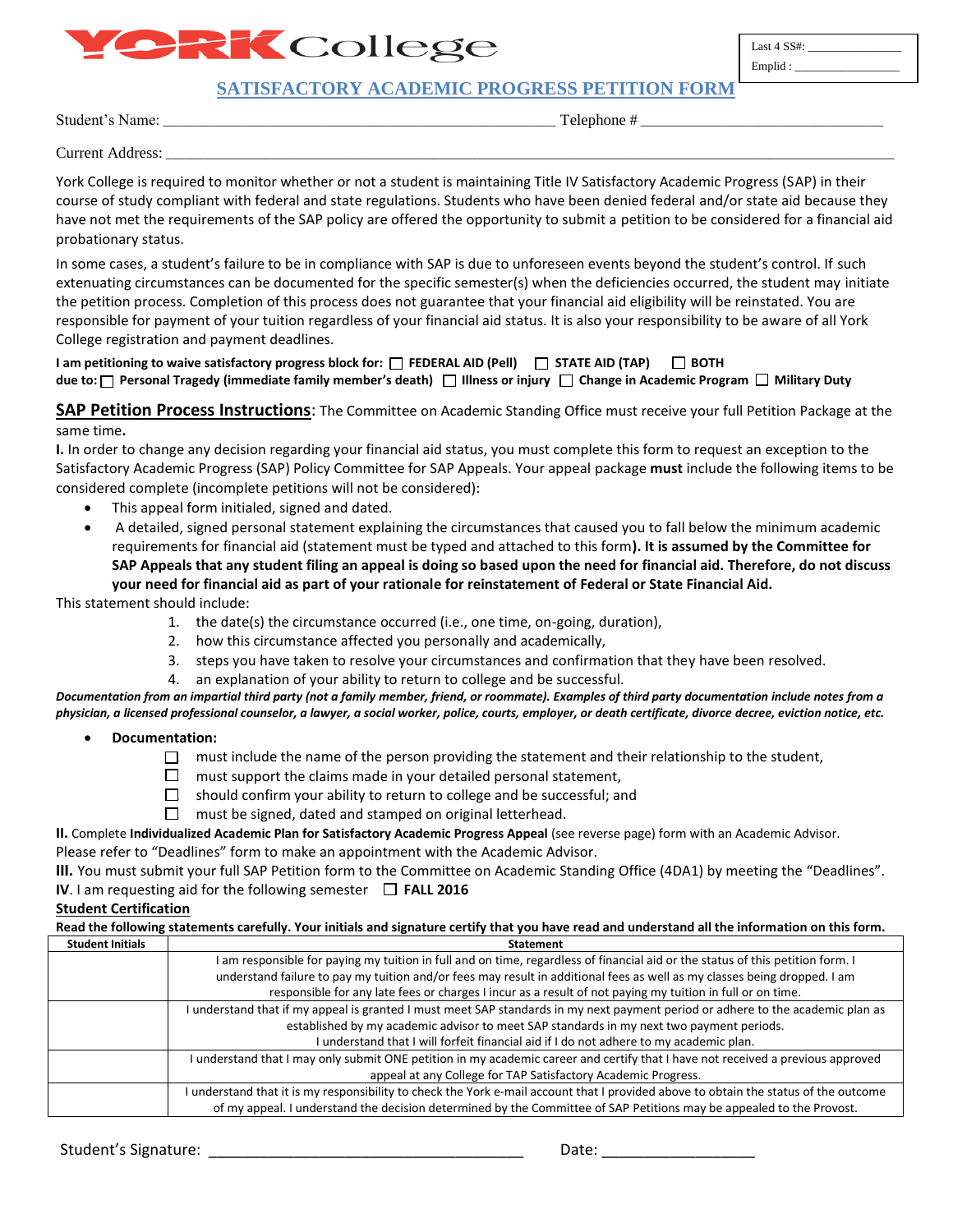## **Individualized Academic Plan for Title IV (Federal Pell) Satisfactory Academic Progress Petition This form must be completed and signed by your respective academic advisor.**

| Student's Name:                                                     |                         | Emplid: | Social Security (Last 4 digits) |
|---------------------------------------------------------------------|-------------------------|---------|---------------------------------|
| Telephone #<br>York e-mail:                                         |                         |         |                                 |
| <b>Current Cumulative GPA</b>                                       | <b>Attempted Credit</b> |         | <b>Earned Credit</b>            |
| Exceeded 150% of Program Length? YES<br><b>NO</b><br>Degree program |                         | Major   |                                 |
| Academic Advisor Name:<br>Academic Advisor's Comment:               |                         |         | Ext#                            |

### **PART I –Individual Counseling Session suggested academic plan.**

**Plan 1**- Academic SAP standards can be regained mathematically in one semester? Circle: YES or NO If YES, complete table below with individualized academic plan detailing required courses, credit hours and projected GPA. If NO, proceed to Plan 2.

| <b>Alternative Course(s)</b> | Semester: Fall 2016 | <b>Credit Hours</b> | <b>Targeted Grades</b> |
|------------------------------|---------------------|---------------------|------------------------|
|                              |                     |                     |                        |
|                              |                     |                     |                        |
|                              |                     |                     |                        |
|                              |                     |                     |                        |
|                              |                     |                     |                        |
|                              | <b>FINAL TOTAL</b>  |                     | <b>Minimum GPA</b>     |

**Plan 2**. Academic SAP standards can be regained mathematically in two semesters? Circle: YES or NO

If YES, complete table below with course information, credit hours and projected GPA. If NO, proceed to Part II.

| <b>Alternative Course(s)</b> | Semester: Fall 2016   | <b>Credit Hours</b> | <b>Projected Grades</b> |
|------------------------------|-----------------------|---------------------|-------------------------|
|                              |                       |                     |                         |
|                              |                       |                     |                         |
|                              |                       |                     |                         |
|                              |                       |                     |                         |
|                              |                       |                     |                         |
|                              | <b>TOTAL</b>          |                     | <b>Minimum GPA</b>      |
| <b>Alternative Course(s)</b> | Semester: Spring 2017 |                     |                         |
|                              |                       |                     |                         |
|                              |                       |                     |                         |
|                              |                       |                     |                         |
|                              |                       |                     |                         |
|                              |                       |                     |                         |
|                              | <b>TOTAL</b>          |                     | GPA:                    |
|                              | <b>FINAL TOTAL</b>    |                     | <b>Minimum GPA</b>      |

#### **PART II-Certification of SAP standards and Academic Plans**

| Student has opportunity to regain SAP standards in Plan 1 | Circle: | YES or NO |
|-----------------------------------------------------------|---------|-----------|
| Student has opportunity to regain SAP standards in Plan 2 | Circle: | YES or NO |
| Student is unable to meet SAP standards in either plan.   | Circle: | YES or NO |

**NB: Students who fail to meet the Academic Plan requirements for Title IV at the end of the semester will automatically lose their Pell for the following semester.**

Academic Advisor's Signature: \_\_\_\_\_\_\_\_\_\_\_\_\_\_\_\_\_\_\_\_\_\_\_\_\_\_\_\_\_\_\_\_ Initial Date: \_\_\_\_\_\_\_\_\_\_\_\_\_\_\_\_\_\_\_\_\_\_\_\_\_\_\_\_\_\_\_ \_

| Initial Date: |  |  |  |  |
|---------------|--|--|--|--|
|               |  |  |  |  |

Academic Advisor's Signature: \_\_\_\_\_\_\_\_\_\_\_\_\_\_\_\_\_\_\_\_\_\_\_\_\_\_\_\_\_\_\_\_ End Semester Review Date: \_\_\_\_\_\_\_\_\_\_\_\_\_\_\_\_\_\_\_\_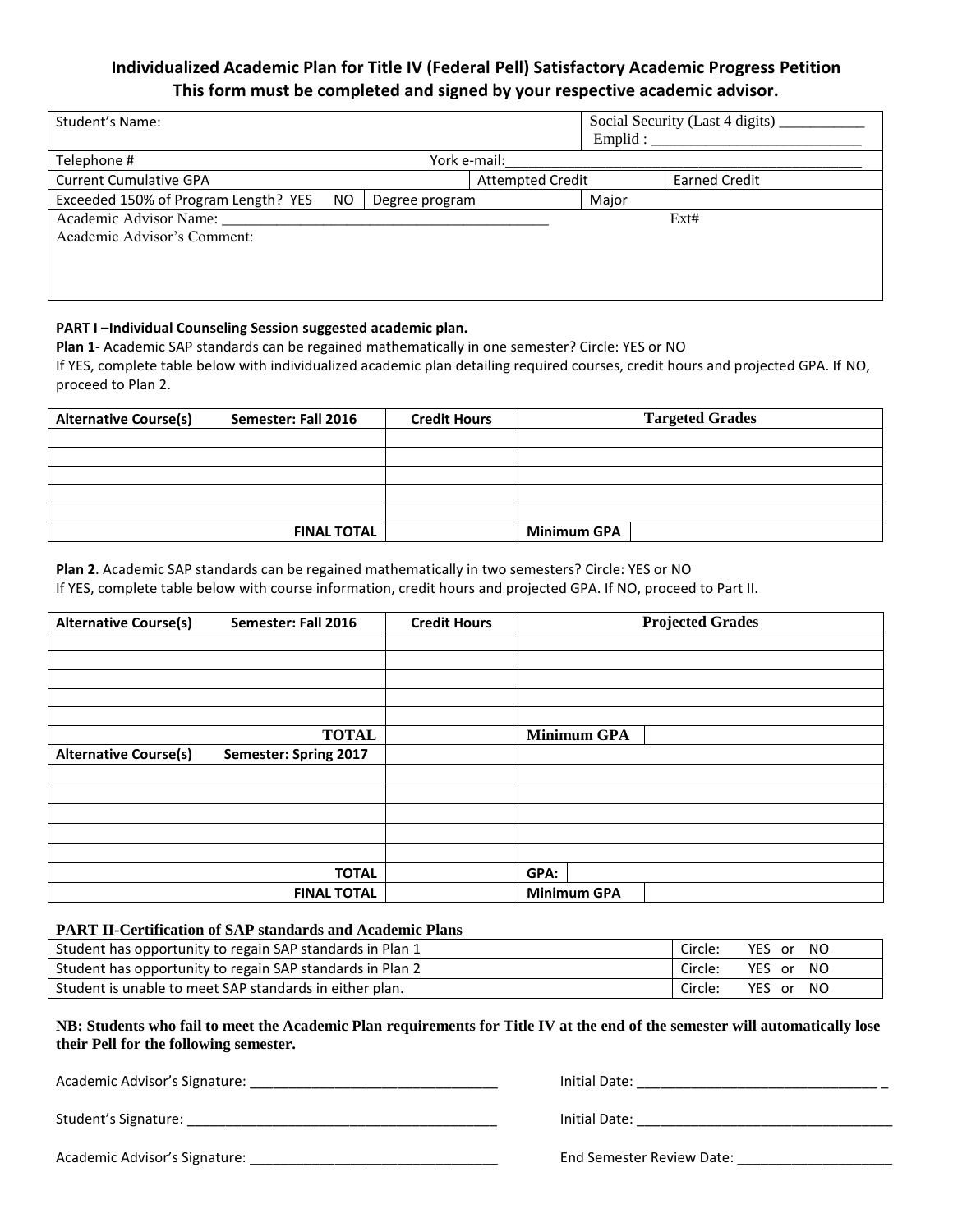## **New York State Satisfactory Academic Progress Guidelines**

Qualifying for state aid requires that students meet several requirements. State guidelines require that students meet certain grade and course completion standards. The following information can assist you in planning your course schedule, deciding whether to drop a course or investigating how you can finance your education. For updated information on Satisfactory Academic Progress and the process to file a petition to waive Satisfactory Academic Progress requirements please refer to the website at www.york.cuny.edu/finaid and select Satisfactory Academic Progress.

### *State Satisfactory Academic Progress Guidelines*

#### \*TAP/APTS PROGRESS/PURSUIT CHART

Applies to students first receiving aid in 2007 -08 through and including 2009-10 and remedial students first receiving aid in 2007 -08 and thereafter.

| 1) Before Being Certified For This                                                                                                                                          | First    | Second | Third | Fourth | Fifth | Sixth | Seventh | Eighth | Ninth | Tenth |
|-----------------------------------------------------------------------------------------------------------------------------------------------------------------------------|----------|--------|-------|--------|-------|-------|---------|--------|-------|-------|
| Payment                                                                                                                                                                     |          |        |       |        |       |       |         |        |       |       |
| 2) To Meet Program Pursuit Standards<br>A student must have completed this<br>percentage of 12 equated credits if full-time,<br>or this percentage of entire course load if | $\Omega$ | 50%    | 50%   | 75%    | 75%   | 100%  | 100%    | 100%   | 100%  | 100%  |
| part-time                                                                                                                                                                   |          |        |       |        |       |       |         |        |       |       |
| TAP payment points to be accrued                                                                                                                                            | 6        | 12     | 18    | 24     | 30    | 36    | 42      | 48     | 54    | 60    |
| 3)To Meet Academic Progress<br><b>Guidelines</b><br>A student must have accrued at least this<br>many credits                                                               | $\Omega$ | 3      | q     | 21     | 33    | 45    | 60      | 75     | 90    | 105   |
| 4) With at least this grade point average                                                                                                                                   | $\Omega$ | 1.10   | 1.20  | 1.30   | 2.00  | 2.00  | 2.00    | 2.00   | 2.00  | 2.00  |

Applies to non-remedial students first receiving aid in 2010-11 and thereafter (New Standards in Proposed Budget).

| 1) Before Being Certified For This                                                                                                                                                       | First    | Second | Third | Fourth | Fifth | Sixth | Seventh | Eighth  | Ninth   | Tenth   |
|------------------------------------------------------------------------------------------------------------------------------------------------------------------------------------------|----------|--------|-------|--------|-------|-------|---------|---------|---------|---------|
| Payment                                                                                                                                                                                  |          |        |       |        |       |       |         |         |         |         |
| 2) To Meet Program Pursuit Standards<br>A student must have completed this<br>percentage of 12 equated credits if full-time.<br>or this percentage of entire course load if<br>part-time | $\Omega$ | 50%    | 50%   | 75%    | 75%   | 100%  | 100%    | $100\%$ | $100\%$ | $100\%$ |
| TAP payment points to be accrued                                                                                                                                                         | 6        | 12     | 18    | 24     | 30    | 36    | 42      | 48      | 54      | 60      |
| 3)To Meet Academic Progress<br><b>Guidelines</b><br>A student must have accrued at least this<br>many credits                                                                            | $\Omega$ | 6      | 15    | 27     | 39    | 51    | 66      | 81      | 96      | 111     |
| 4) With at least this grade point average                                                                                                                                                | $\Omega$ | 1.50   | 1.80  | 1.80   | 2.00  | 2.00  | 2.00    | 2.00    | 2.00    | 2.00    |

Note: 100% means a completion of twelve (12) full-time credits for the semester.

\*The TAP C-average regulation requires that a student must have a C average (2.00) prior to receiving their 5th TAP semester. Transfer student who have received two or more years of TAP are eligible for TAP in their initial term at York but must meet the C average requirement thereafter.

Students who fail to meet the state standards will be notified and informed of their right to petition to waive satisfactory academic progress requirements.

Petitions to waive SAP requirements will be mailed to students or can be obtained at the Financial Aid Office. Conditions/Restrictions for the petitions are:

- Must have a good overall record with academic difficulties concentrated in one term.
- An appeal must be based on circumstances outside the College, such as a car accident or an eviction.
- The reason must be extenuating, extraordinary, or unusual. Normal family responsibilities, work, fear of failing a class do not meet this standard.
- Documentation MUST be provided to support a waiver request.

*All undergraduate students records (whether aid recipients or not) will be measured against the State SAP components at the end of each term to determine eligibility for receipt of State Tuition Assistance Program in the upcoming semester.*